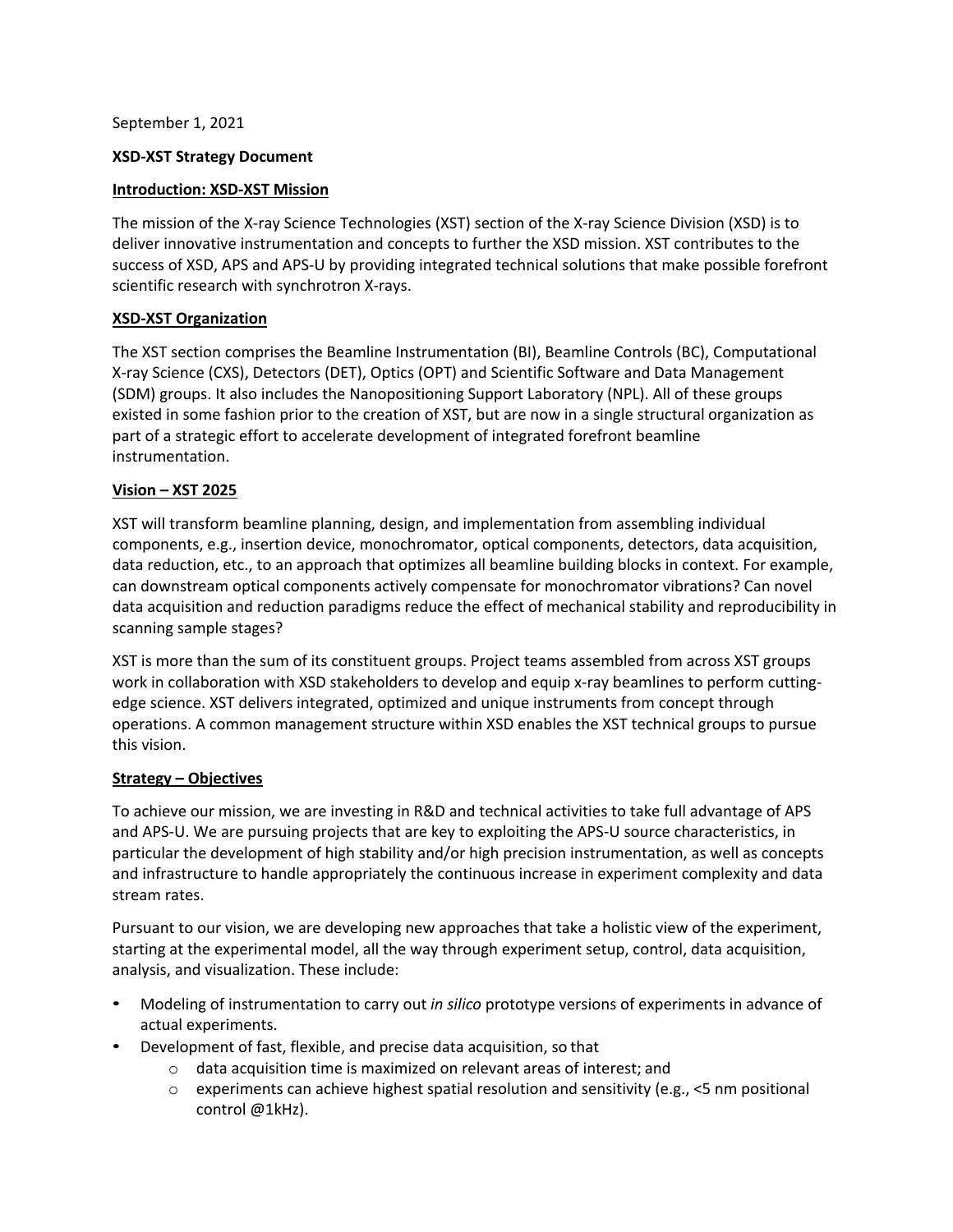- Real-time tools for computationally intensive data analysis, to evaluate and interpret acquired data in a time scale relevant to the experiment.
- New 'intelligent' analysis algorithms to
	- o drive and control instrumentation;
	- o correct for instrumentation limitations; and
	- $\circ$  significantly expand experimental capabilities (e.g., BCDI, ptychography, tomography, etc.)

We are developing and exploring new instrumentation platforms capable of data acquisition at the required speed, stability, precision, efficiency, frame rate, etc. Specific examples include:

- High-speed scanning (<5 nm, >1 kHz) on a high-stability platform
- Novel optics, e.g., wave front preserving mirrors, nano-focusing optics, thin filmoptics
- Sensors implementing on-chip compression or edge computing for techniques like microscopy, ptychography and XPCS
- Energy resolving detectors, e.g., TESs for higher x-ray energies and Ge strip detectors
- Data management (acquisition, streaming, transfer, quality control, reduction) at multiple GB/s sustained rate

Taken together, these developments will enable novel, innovative x-ray techniques and scientific approaches orders of magnitude faster and more sensitive than today.

#### **Strategy – Tools**

#### **1. Communicate effectively**

An important aspect of our strategy is effective communication within XST, with our stakeholders (e.g., beamline personnel; XSD, APS, and APS-U management), and with our collaborators (e.g., APS users; other APS and Argonne divisions; other national laboratories).

#### **2. Focus on XSD priorities**

XST will accomplish its vision to deliver integrated technical solutions by focusing on the design, development, and construction of instruments for current and future APS beamlines in support of these XSD priorities:

- Brightness and coherence driven beamlines and techniques
- High-energy beamlines and techniques (> 20 keV x-rays)
- Timing and high-speed imaging capabilities
- Beamline operations and development.

These priorities derive from the strengths of the APS Upgrade (APS-U) and from the goal of sustained successful operation of APS beamlines.

#### **3. Think strategically at group level**

Each XST group has developed its own strategy to support the overarching XSD mission. We will keep group strategy documents updated to reflect changes in XSD and APS priorities, to evaluate the impact of advances in our fields of expertise (e.g., emerging technologies), and to document our activities and available resources. Up-to-date XST group strategies will make clear the projects we can pursue and ones that require additional resources. The strategy documents for each XST group and the Nanopositioning Support Laboratory are in https://www.aps.anl.gov/X-ray-Science-Division/XSD-Strategic-Plans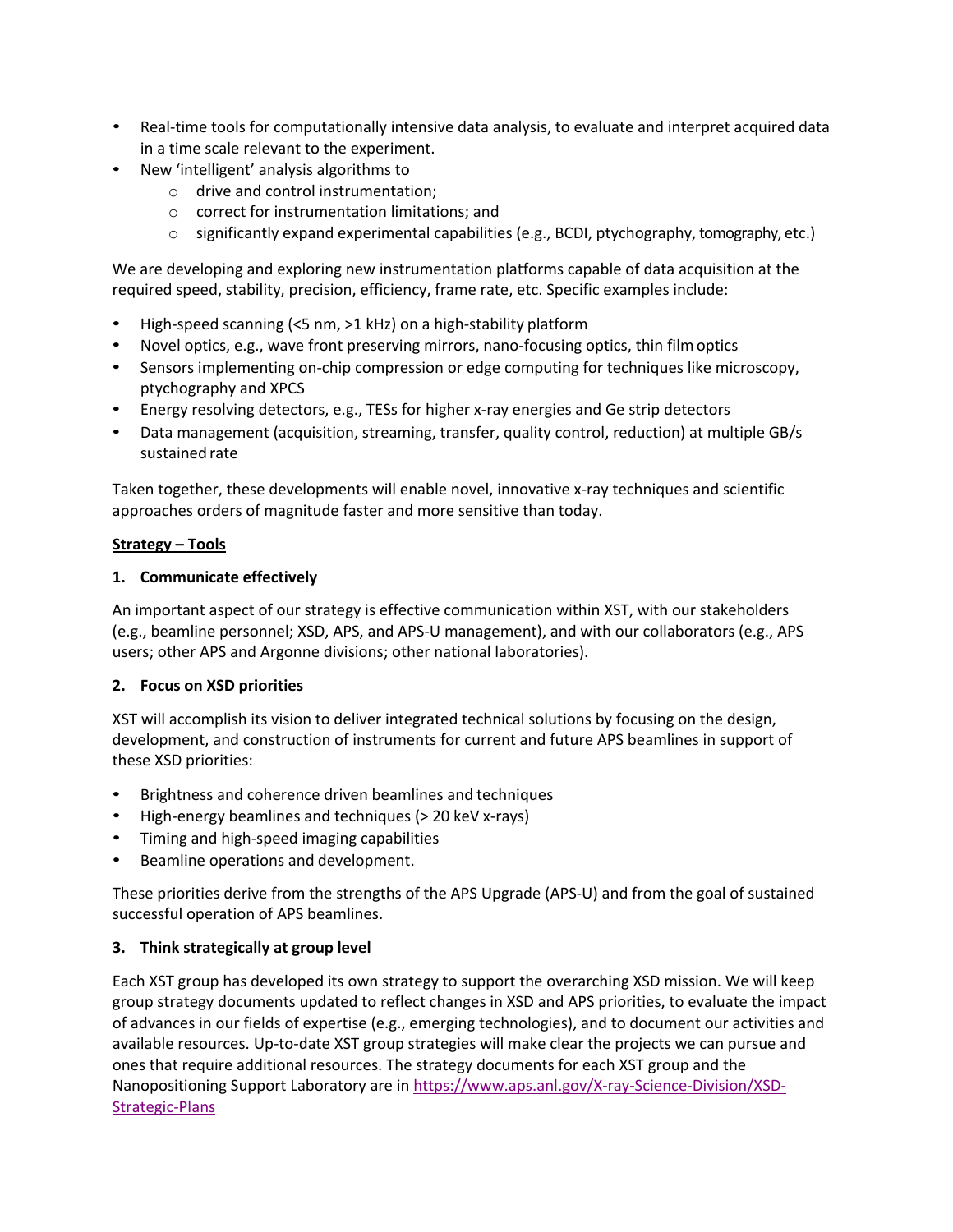# **4. Assemble crosscutting teams for XSD/APS high-priority strategic projects**

Based on XST group strategies, we identify projects where an integrated design and implementation approach will result in a superior product. Teams formed across XST and APS plan and execute these projects.

#### **5. Pursue sustained R&D efforts**

Excellent beamline performance and best-in-class instruments require not only up-to-date skills and technology, but also, most importantly, the vision and experience afforded by R&D projects. The strategy document of each XST group identifies areas where we will concentrate our R&D efforts.

## **6. Develop well-engineered and widely applicable solutions.**

As we focus on a team approach to instrument development, we will balance novel "one off" applications with pursuit of solutions to common beamline requirements for use across the facility, as well as look for ways to repurpose one-off solutions globally. This strategy has the advantage of satisfying individual beamline needs but also driving efficiency across the facility.

## **Strategy – Implementation**

The feature beamlines, beamline enhancements, and instrumentation of the APS Upgrade provide the focal point for organizing the XST effort and for identifying strategic paths for each XST group. XST crosscutting teams will collaborate with beamline scientists and other APS, APS-U, and/or Argonne resources in the design, construction, and deployment of integrated beamlines, instruments, and facilities, both for APS operations up to the upgrade and for APS-U beamlines. In contrast with typical prior approaches to beamline or instrument development, the team will be involved in design, planning, and execution for the full scope and duration of the project, with particular emphasis in identifying and leveraging synergies and interactions among beamline/experiment components.

We will identify project team members based on project requirements and staff expertise and availability but being mindful of XST-staff career and performance stretch goals. A balance is necessary between groups that are too wide, where some may not play a role, and too narrow, where the benefits of experience, diversity, and flexibility are lost. We will engage APS-U staff in developing the team selection process.

Effective communication between all parties involved will be crucial for the success of this project team approach. In particular, for APS-U projects, we define and coordinate clear boundaries for work implemented by either APS-U or APS operations. We will develop clear procedures to define and facilitate interactions.

In collaboration with APS-U staff and beamline scientists, we are deploying this team approach for the development of the APS-U IDEA beamline at 28-ID (this beamline will become CHEX after the APS dark period for APS-U). This beamline will serve as a test bed for APS-U optical components and will house the demonstration phase of the fast ptychography RAVEN project.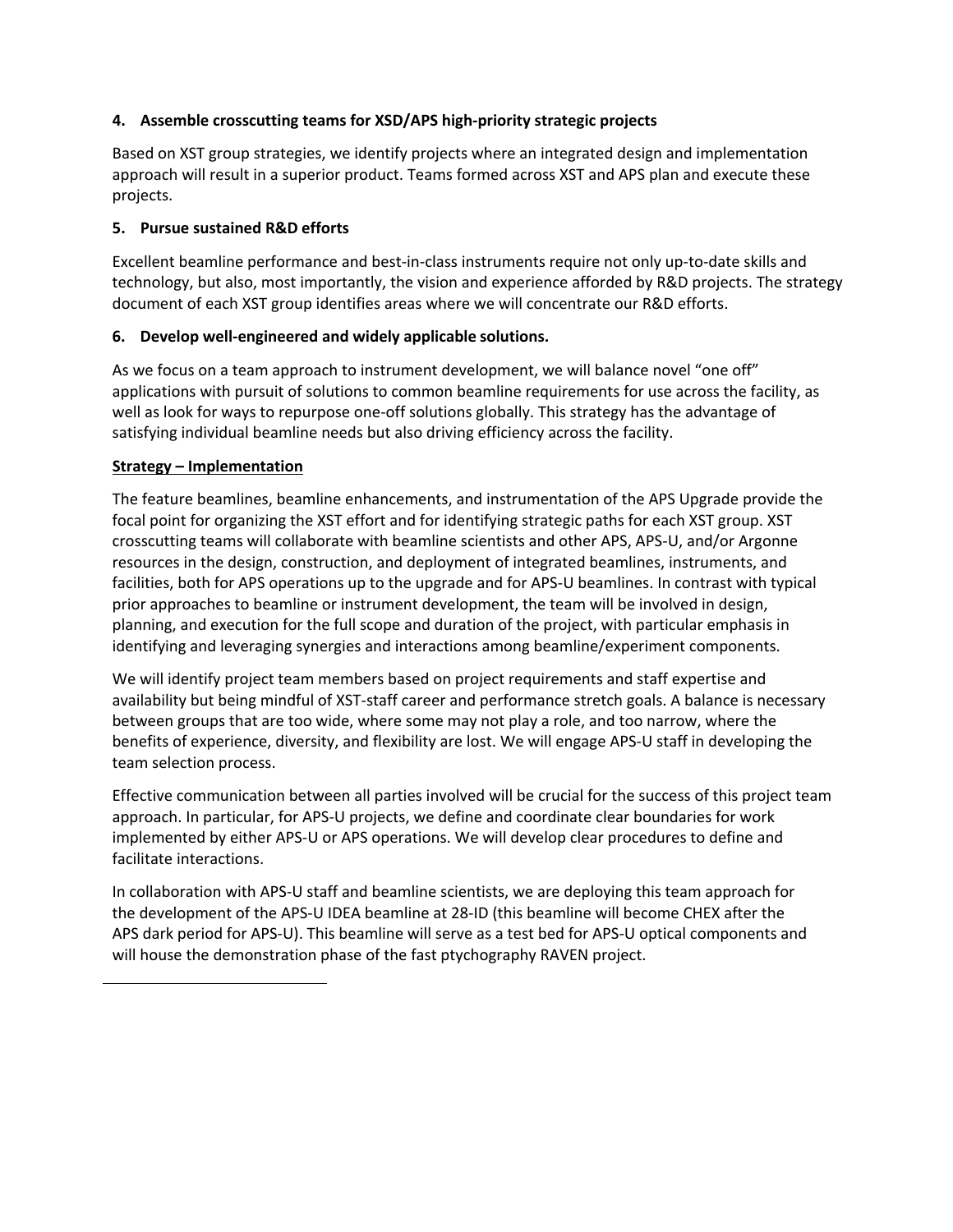# **Five-year Goals**

Links to the strategy document for each XST group are provided at the URL listed above. The strategy documents include goals for each group. The goals listed here and in the next section are a subset of those goals, namely the ones that will require participation of several, if not all, XST groups.

- Implement and refine the XST team model, including processes and management tools, for integrated beamline and instrument development.
- Develop stable, rapid scanning, nano-positioning capable end stations to exploit the upgraded source. Support nm metrology for data acquisition and diagnostics.
- Develop wavefront-preserving crystal and mirror optics, including related modeling/simulation tools and metrology.
- Deploy a multipixel hard x-ray TES detector and sensors with edge computing capabilities.
- Integrate data acquisition scripting with data reduction and analysis pipelines.
- Expand fly-scanning capabilities.
- Develop and deploy a robust set of high-performance computing (HPC) enabled software for coherence, imaging, high energy, and multi-modal data. Provide streaming data analysis and visualization using DOE leadership computing facilities (LCFs) where appropriate.
- Deploy automated data management tools and storage, including archival storage, for high data volume and data rate XSD beamlines, in collaboration with the AES-IT and AES-IS groups.

## **Goals and Action Plan for FY2022**

- Continue the deployment of Bluesky (https://www.aps.anl.gov/BCDA/Bluesky) to beamlines.
- Integrate EPICS v7 data structures into device support as appropriate.
- Continue to execute and support APS-U, DOE, and Operations projects such as 28-ID IDEA, RAVEN, 25-ID ASL, the cavity-based x-ray free electron oscillator (CB-XFELO) as well as a recent DOE Early Career Award
- Continue to execute and support APS-U in the completion of FDRs, procurement readiness reviews and procurements for APS-U feature beamlines and enhancements.
- Continue to support HPC-enabled tools aligned with APS strategy for techniques such as XPCS, XRF, and ptychography especially oriented towards seamless integration with on-demand high performance computing
- In collaboration with the Globus team, deliver science data portals and workflow automation tools at select APS beamlines.
- Continue deployment and support of the APS Data Management System at APS beamlines including increased data confidentiality.
- Continue development and support of remote access tools for APS beamlines.
- Advance 3D reconstruction capabilities for nano-imaging
- Development of numerical methods for multimodal nanometer-scale fluorescence tomography.
- Continued development of AI-enabled high-resolution coherent imaging methods and continued exploration of unsupervised deep learning (DL) techniques for phase retrieval.
- Improved capabilities for crystallographic/pair distribution function data reduction and modeling using GSAS-II.
- Extend HEDM techniques to highly deformed materials by developing point-focus FF-HEDM and full-field NF-HEDM modes; implement AI driven peak detection systems to speed up reconstruction times.
- Increase the number of active pixels in the TES array at 1-BM-C.
- Build the first complete MM-PAD v2.1 detector and an improved high-energy germanium strip detector.
- Continue to advance the 1-D mirror zoom optics, including *in situ* metrology and feedback control.
- Supply high-quality multilayers to beamlines by request.